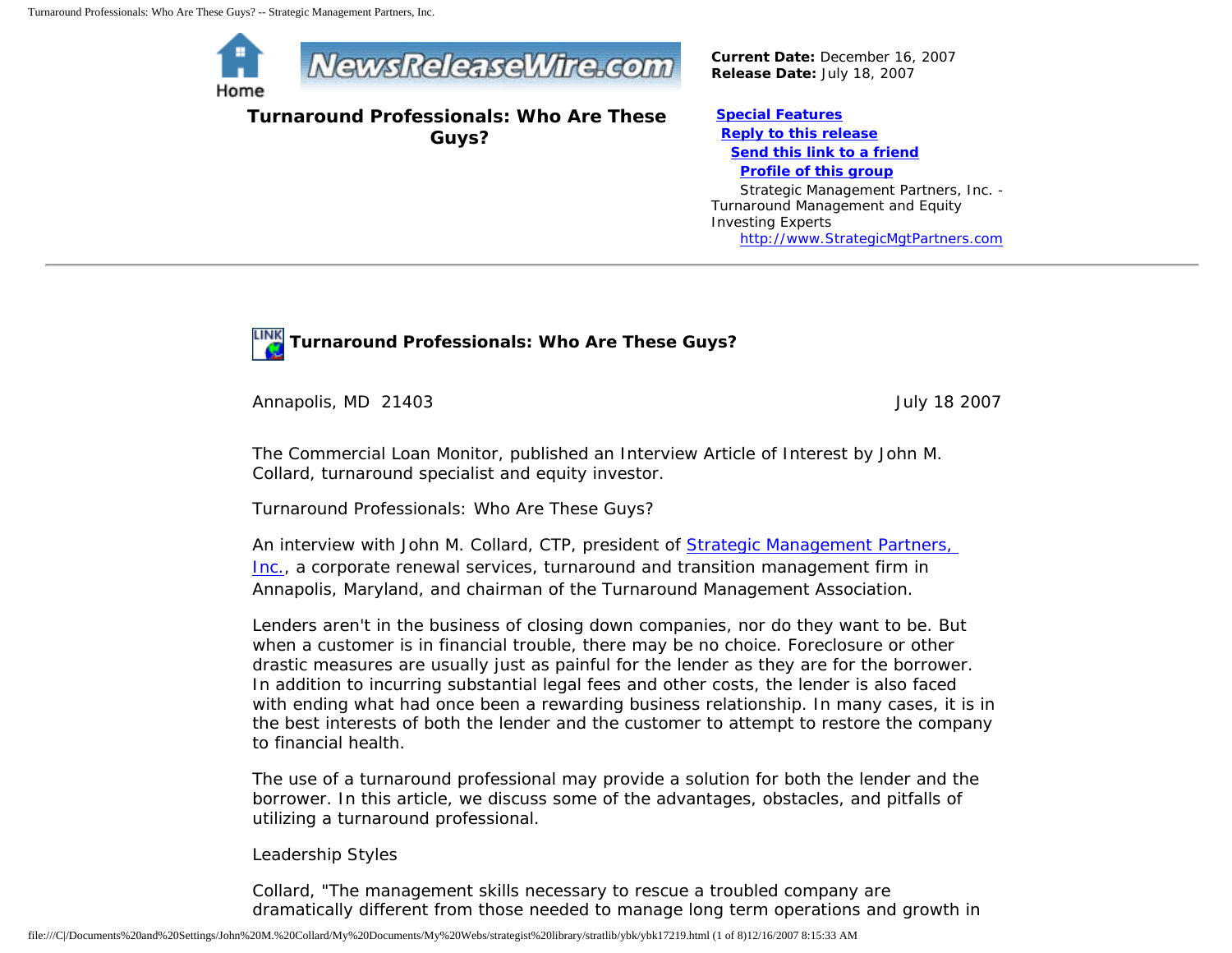a healthy company."

In a healthy company, management's focus is generally on long term objectives, coaching, and team building. With the luxury of time, the occasional mistake generally will not do lasting harm. However, says Collard, "In a financially troubled company, time becomes the enemy. As the company's problems compound and cash flow evaporates, it becomes critical for management to act quickly and decisively."

Contrasting Leadership Styles

[Skill => In Stable, Healthy or Growth Scenario Versus Troubled or Turnaround Situation]

Focus => On Objectives when healthy versus on Survival, Action, Problem-Solving when in a troubled situation

Decision making => Is Deliberate when healthy versus more Decisive, Immediate when in a troubled situation

Authority => Delegate when healthy versus more Direct Involvement when in a troubled situation

People => Develop Resources when healthy versus Recruit Turnaround Talent and Stress Communications when in a troubled situation

Respected for: => Management Reputation when healthy versus Financial Credibility when in a troubled situation

Known for: => Consistency when healthy versus Ability to Shift Gears when in a troubled situation

For example, assume that a key employee is not performing satisfactorily. In a healthy company, management would probably inform the employee of the problem and give him or her some time to work things out, perhaps with some additional training and personal attention. On the other hand, in a troubled company whose survival is at stake, management may have no choice but to replace the employee, and do so quickly.

Because the management approach called for in a troubled environment is so foreign to many managers, it is often difficult to find the appropriate leadership within the company. Managers typically make decisions deliberately, and they should. They analyze the company's goals and objectives and evaluate the effectiveness of a particular course of action in attaining them. But goals and objectives are meaningless if the company won't survive next week.

In a turnaround situation, management's focus must be on short term survival. Financial credibility and the ability to manage the company's immediate cash needs are often more important than industry knowledge or reputation. While a manager in a stable environment should be known among employees and shareholders for consistency in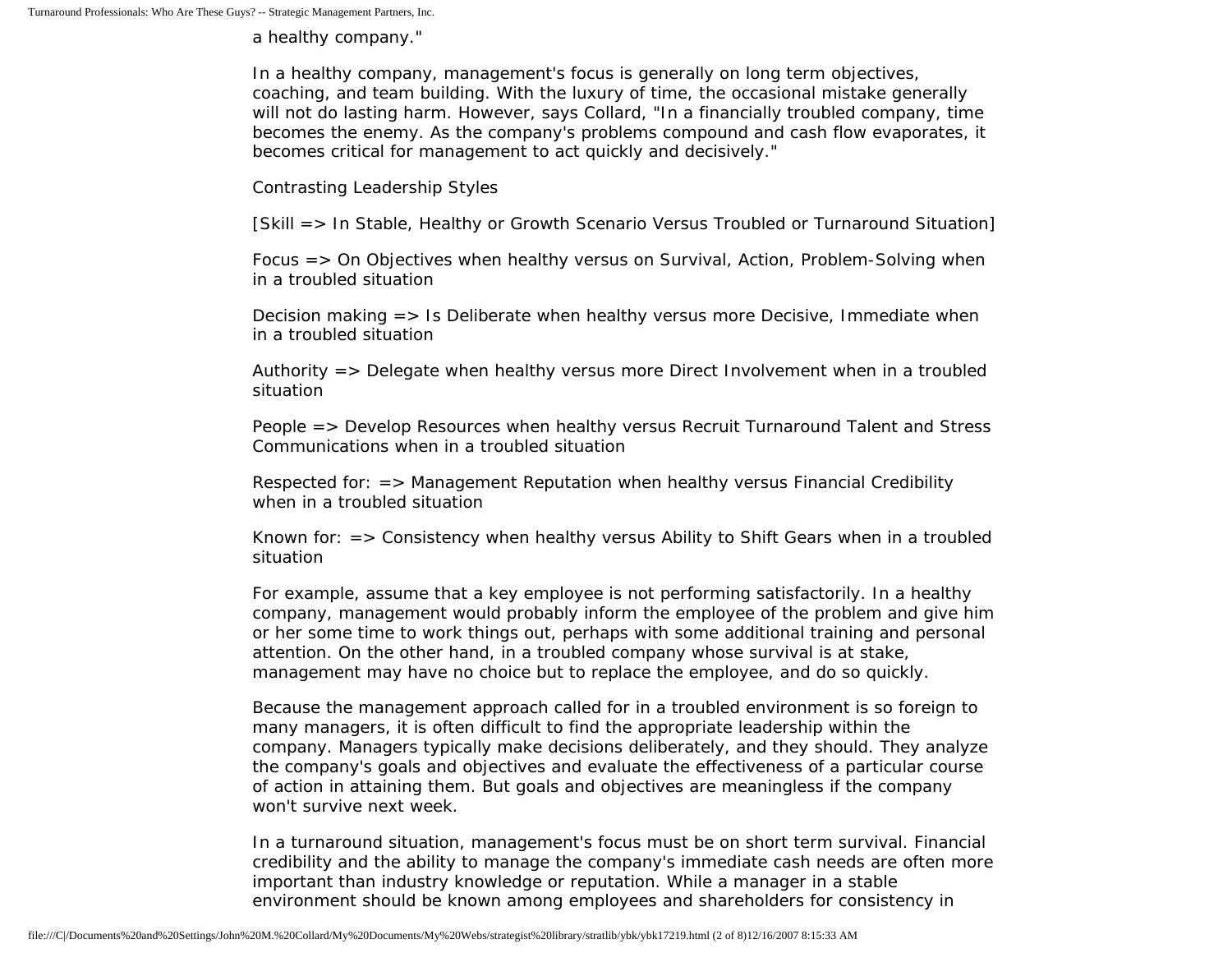making decisions, a manager in a troubled company must be able to shift gears to deal with the daily crises that inevitably occur.

Because existing management often does not possess the skills necessary to deal with a crisis, it may be a good idea to bring in a turnaround specialist. From the lender's perspective, this is desirable because the turnaround professional's first priority will be to manage cash and therefore to provide cash flow that can be used to make loan payments.

## Early Detection

One of the greatest difficulties in salvaging a troubled company is that often by the time the real problem is recognized, it's too late. People tend to address symptoms (e.g., the company is losing money) instead of the problems behind them (e.g., insufficient sales). Collard recommends that lenders look for early warning signs that a company is headed for trouble and try to get the company some help before the situation deteriorates.

This may be easier said than done, however, because management often goes through a "denial" phase. Even if they acknowledge the problem, they tend to blame it on external factors (such as the lender's refusal to advance additional funds) rather than being introspective and examining the way the company is managed. In the eyes of management, the lender becomes the enemy, and it is very difficult for the lender to recommend the use of an outside advisor without some sort of leverage (e.g., as a condition of additional financing, or under threat of foreclosure or bankruptcy).

Early Warning Signs

\* Over-extension of owner or top management -- i.e., performance of functions that should have been delegated to others

- \* Excessive employee turnover
- \* Ineffective communications
- \* Unclear goals
- \* Failure of compensation and incentive programs to yield satisfactory results
- \* Deterioration of key client relationships
- \* Declining levels of new business
- \* Failure to properly analyze markets and competitors
- \* Lack of accurate, timely, and pertinent financial and operations reports
- \* A track record of failed expansion plans

One way to avoid this obstacle is for lenders to develop relationships with their customers. Companies are often advised that they should nurture their relationships with their bankers. But this advice applies to bankers as well. When a good loan goes bad, lenders tend to move immediately into a defensive posture without the intermediate step of working with the company to turn things around. Rather than waiting until loan covenants have been violated to get involved, lenders should establish constructive relationships with their customers early so that the relationship does not become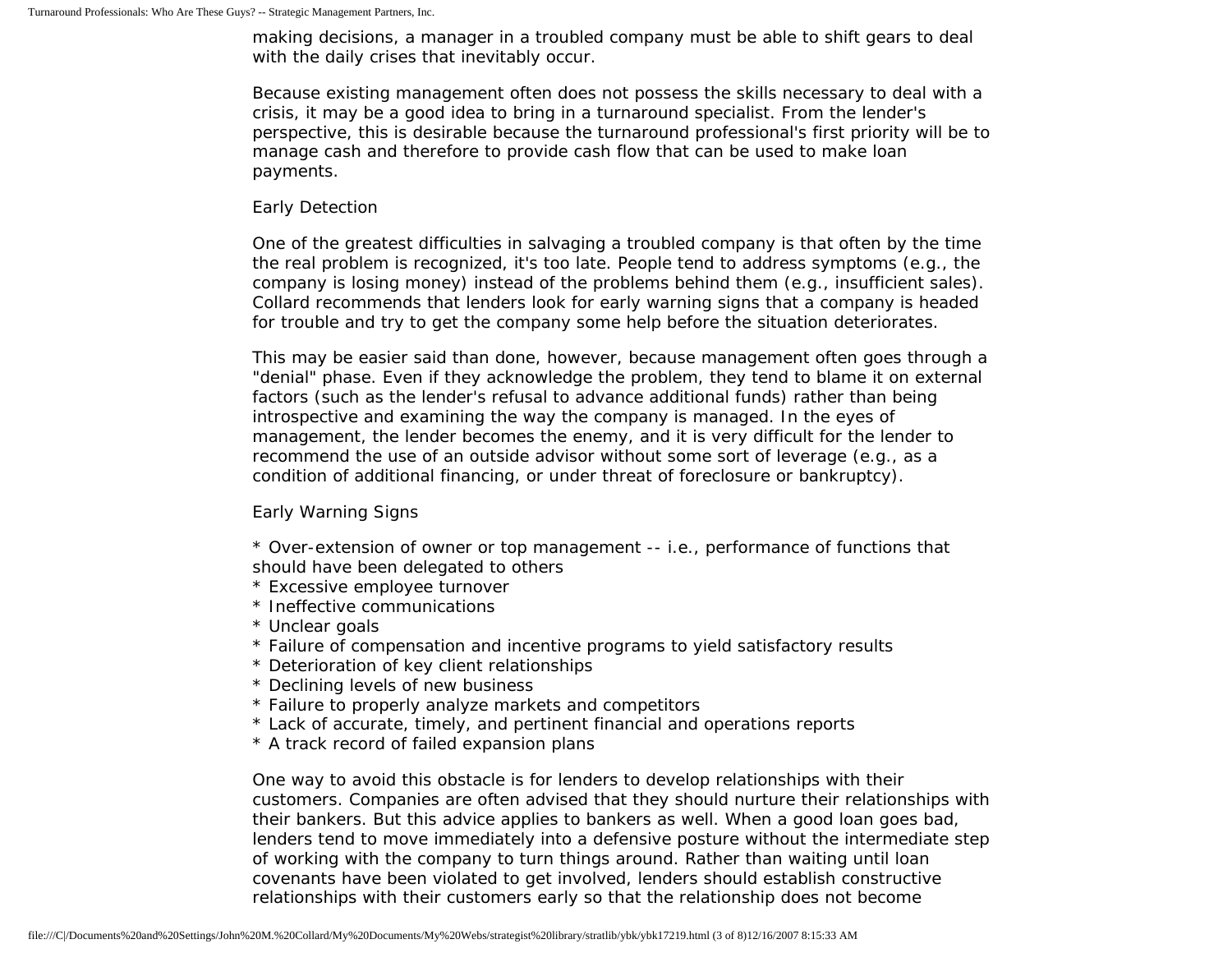adversarial later. In this way, the lender is in a better position to educate the customer and to convince the customer that outside help is needed.

Another strategy many banks are now using is to include language in their loan documents requiring the borrower to bring in a turnaround consultant or other professional under certain conditions (e.g., when certain covenants are violated or specified financial ratios reach a certain level).

## Lender Liability

Lenders rarely make the decision to bring in a turnaround professional, even if it would be the most effective way of recouping their investment, because of lender liability concerns. If the lender makes the decision to engage a consultant and selects the individual, it is essentially making a management decision and may be exposed to liability if the decision is perceived to be a bad one.

It is probably permissible for the bank to insist on the use of a turnaround consultant to avoid foreclosure or as a condition of additional financing, provided the company selects the consultant, not the bank. Lenders may be able to avoid liability concerns by recommending, rather than imposing, a turnaround consultant. Many banks will present the borrower with a "short list" of three or four turnaround professionals that might be able to help. However, it is important for the lender to make it clear to the company that it is not required to select one of the recommended consultants. The company should be free to choose its own advisor or leader.

Given the potential magnitude of lender liability, it is advisable to consult legal counsel before taking any action that will affect or influence the management of the company.

Finding the Right Turnaround Professional

Turnaround consultants do not require any particular background. They include interim operating managers, management consultants, CPAs, lawyers, and other professionals. The most important factor is whether an individual possesses the skills needed to deal with a financially troubled company and the ability to make the "tough decisions" called for in a turnaround situation. If the company has a specific shortcoming that must be remedied, the individual turnaround specialist should have expertise in that area. It may be advisable to bring in someone with experience in the customer's industry. However, if the company has reached a crisis stage, experience in dealing with crises may be more important than specific industry experience.

The [Turnaround Management Association \(www.turnaround.org\),](http://www.turnaround.org/) headquarters in Chicago, can be a source for these professionals. The TMA has almost 8,000 members across the U.S. and overseas. TMA has developed a program to help the selection process. The [Certified Turnaround Professional \(CTP\) \(www.actp.org\)](http://www.turnaround.org/) designation (much like a Certified Public Accountant, Certified Financial Analyst or Certified Management Analyst, only more) signifies that applicants have a minimum of five years senior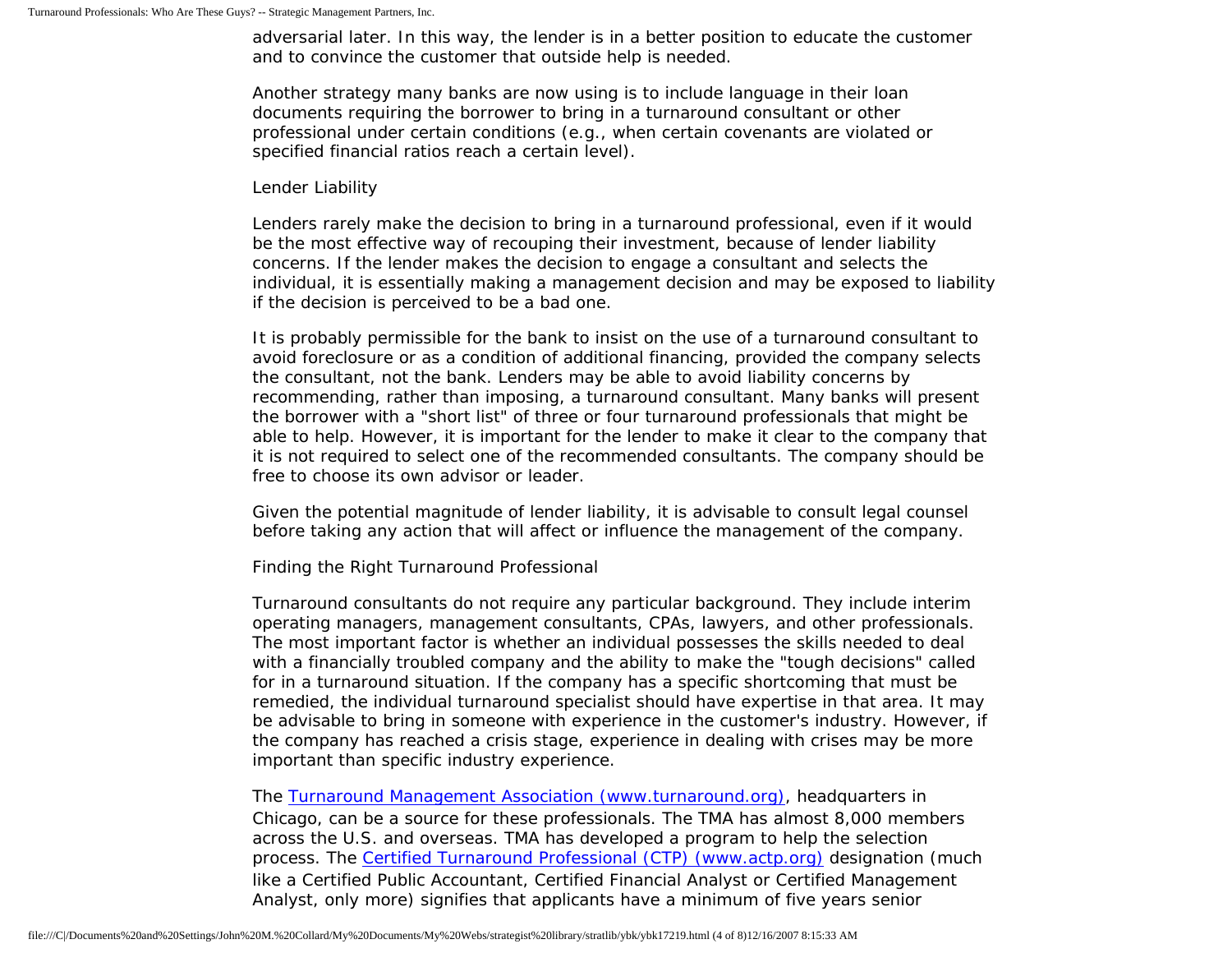operating management or turnaround consulting experience in a corporate renewal environment, and a minimum of a bachelor's degree. The program is unique in that it requires five client engagement confirmation letters, and five recommendations from professional sources: The program, administered by Northeastern University, tests the understanding of a comprehensive Body of Knowledge and includes rigorous testing and a background reference check. Certification is not a one time event, it includes continuing education requirements and recertification every five years.

From the lender's perspective, it is important that the turnaround professional be financially credible and honor his or her commitments. The company, as well as the bank and other interested parties, should be able to rely on the specialist to protect their interests and to provide them with the accurate and true information they need on a timely basis.

Turnaround specialists generally fall into two categories: consultants and interim CEOs. Consultants advise existing management (possibly the same management that got the company into trouble in the first place, or did not make decisions in the past). Whether a consultant is effective depends on management's willingness to listen and to implement the specialist's recommendations. However, if management is unable or unwilling to make tough decisions (e.g., layoffs), an interim CEO with decision making authority may be preferable.

Not all companies are salvageable. An attempted turnaround is appropriate only if the company has a viable product or service and a market for that product or service. Under the right circumstances, however, the use of a turnaround specialist may be the answer for both the lender and the customer.

Reference: Library: Turnaround Professionals: Who Are These Guys?

[www.StrategistLibrary.com](http://www.strategistlibrary.com/)

[www.StrategicMgtPartners.com](http://www.strategicmgtpartners.com/)

About the Principal

John M. Collard, is Chairman of Annapolis, Maryland-based Strategic Management Partners, Inc. (410-263-9100, www.StrategicMgtPartners.com), a nationally recognized turnaround management firm specializing in interim executive leadership, asset recovery, and investing in underperforming companies. He is Past Chairman of the Turnaround Management Association, a Certified Turnaround Professional, and brings 35 years senior operating leadership, \$85M asset recovery, 40+ transactions worth \$780M+, and \$80M fund management expertise to run troubled companies, and advise company boards, litigators, institutional and private equity investors.

[www.StrategicMgtPartners.com](http://www.strategicmgtpartners.com/)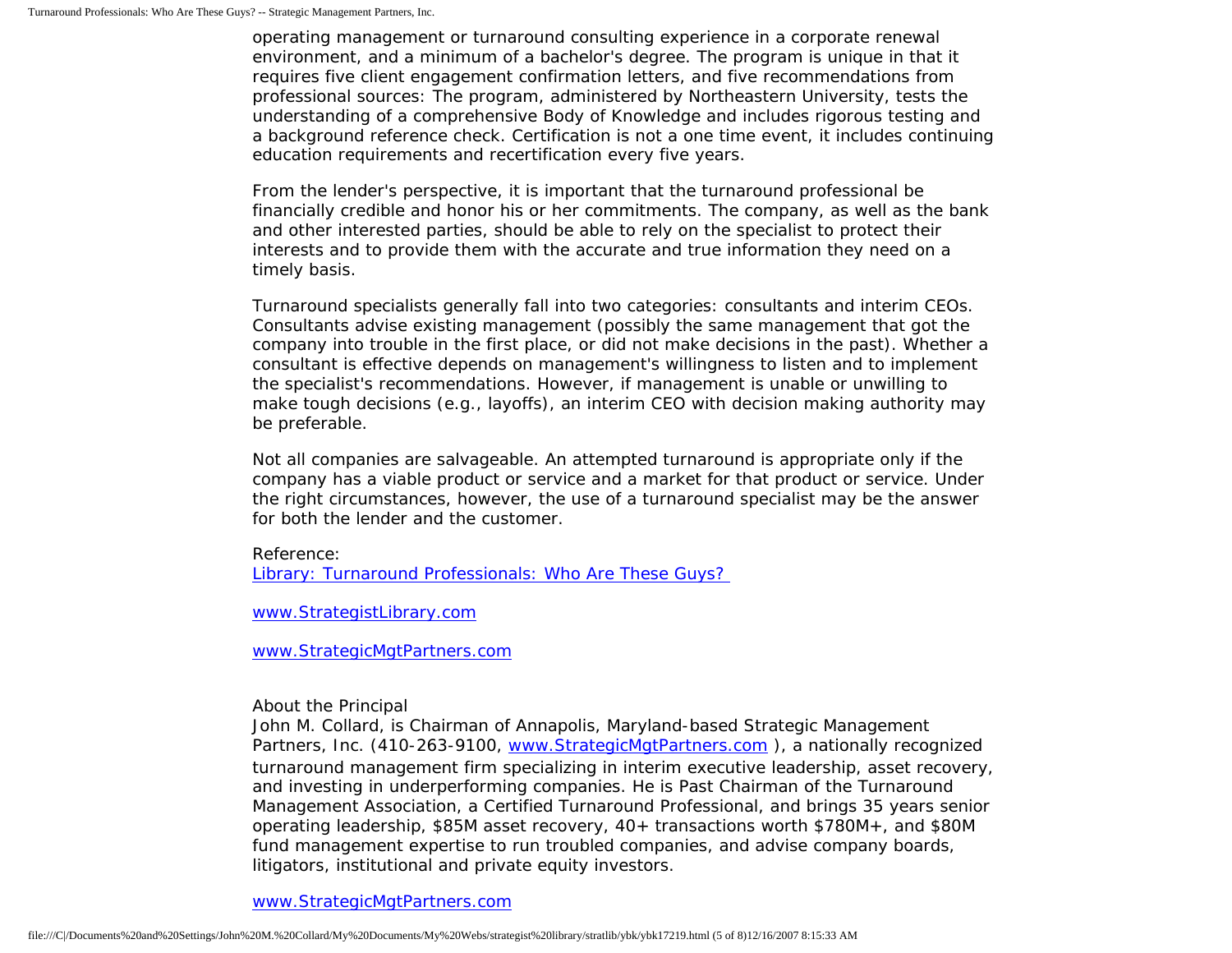John M. Collard (john@strategicmgtpartners.com) Chairman Strategic Management Partners, Inc. 522 Horn Point Drive Annapolis, MD 21403 Phone : 410-263-9100 Fax : 410-263-6094

[www.StrategicMgtPartners.com](http://www.strategicmgtpartners.com/)

More Information [Library: Turnaround Professionals: Who Are These Guys?](http://members.aol.com/stratlib/clm.html)



[Contact John M. Collard](http://www.expertclick.com/expertClick/contact/default.cfm?Action=ContactExpert&GroupID=1016)

[Ask a question with InterviewNetS](http://www.expertclick.com/expertClick/contact/default.cfm?GroupID=1016)M

## **Other experts on these topics:**

- **1. [Management](http://www.expertclick.com/search/default.cfm?SearchCriteria=Management)**
- **2. [Leadership](http://www.expertclick.com/search/default.cfm?SearchCriteria=Leadership)**
- **3. [Planning](http://www.expertclick.com/search/default.cfm?SearchCriteria=Planning)**
- **4. [Invest](http://www.expertclick.com/search/default.cfm?SearchCriteria=Invest)**
- **5. [Strategy](http://www.expertclick.com/search/default.cfm?SearchCriteria=Strategy)**
- **6. [Small Business](http://www.expertclick.com/search/default.cfm?SearchCriteria=Small Business)**
- **7. [Strategic Planning](http://www.expertclick.com/search/default.cfm?SearchCriteria=Strategic Planning)**
- **8. [Advisor](http://www.expertclick.com/search/default.cfm?SearchCriteria=Advisor)**
- **9. [Valuation](http://www.expertclick.com/search/default.cfm?SearchCriteria=Valuation)**
- **10. [Transition](http://www.expertclick.com/search/default.cfm?SearchCriteria=Transition)**
- **11. [Value](http://www.expertclick.com/search/default.cfm?SearchCriteria=Value)**
- **12. [Bankruptcy](http://www.expertclick.com/search/default.cfm?SearchCriteria=Bankruptcy)**
- **13. [Crisis Management](http://www.expertclick.com/search/default.cfm?SearchCriteria=Crisis Management)**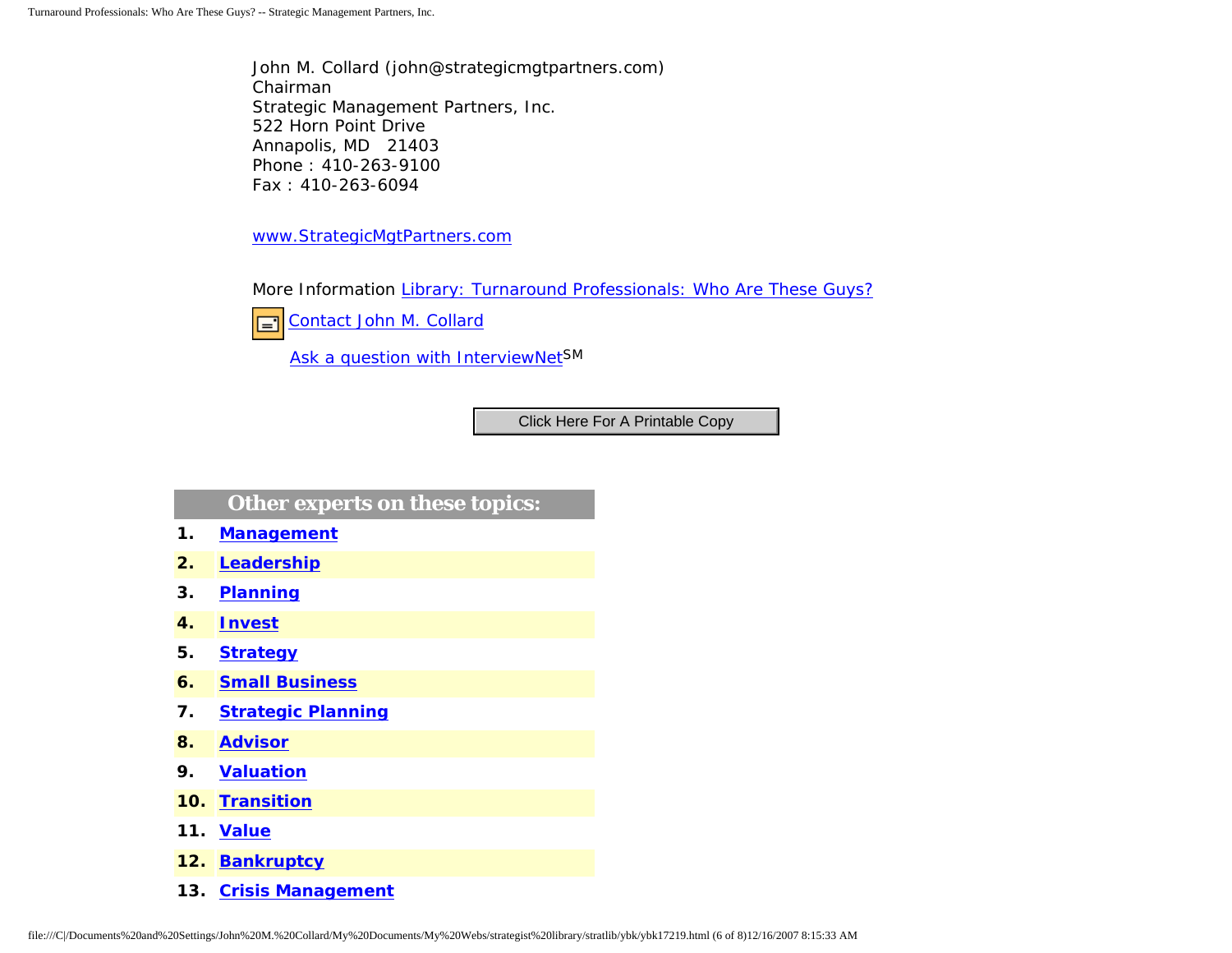- **14. [Governance](http://www.expertclick.com/search/default.cfm?SearchCriteria=Governance)**
- **15. [Investment Management](http://www.expertclick.com/search/default.cfm?SearchCriteria=Investment Management)**
- **16. [CEO Effectiveness](http://www.expertclick.com/search/default.cfm?SearchCriteria=CEO Effectiveness)**
- **17. [Executive Leadership](http://www.expertclick.com/search/default.cfm?SearchCriteria=Executive Leadership)**
- **18. [Turnaround](http://www.expertclick.com/search/default.cfm?SearchCriteria=Turnaround)**
- **19. [Corporate Change](http://www.expertclick.com/search/default.cfm?SearchCriteria=Corporate Change)**
- **20. [Ethical Issues/Management](http://www.expertclick.com/search/default.cfm?SearchCriteria=Ethical Issues/Management)**
- **21. [Startup](http://www.expertclick.com/search/default.cfm?SearchCriteria=Startup)**
- **22. [Corporate Restructuring](http://www.expertclick.com/search/default.cfm?SearchCriteria=Corporate Restructuring)**
- **23. [Executive Transition](http://www.expertclick.com/search/default.cfm?SearchCriteria=Executive Transition)**
- **24. [Turnaround Management](http://www.expertclick.com/search/default.cfm?SearchCriteria=Turnaround Management)**
- **25. [Venture Capital](http://www.expertclick.com/search/default.cfm?SearchCriteria=Venture Capital)**
- **26. [Asset Recovery](http://www.expertclick.com/search/default.cfm?SearchCriteria=Asset Recovery)**
- **27. [Corporate Renewal](http://www.expertclick.com/search/default.cfm?SearchCriteria=Corporate Renewal)**
- **28. [Bank Portfolio Management](http://www.expertclick.com/search/default.cfm?SearchCriteria=Bank Portfolio Management)**
- **29. [Bankruptcy Avoidance](http://www.expertclick.com/search/default.cfm?SearchCriteria=Bankruptcy Avoidance)**
- **30. [Chief Executive Officers](http://www.expertclick.com/search/default.cfm?SearchCriteria=Chief Executive Officers)**
- **31. [Leadership Management](http://www.expertclick.com/search/default.cfm?SearchCriteria=Leadership Management)**
- **32. [Reposition](http://www.expertclick.com/search/default.cfm?SearchCriteria=Reposition)**
- **33. [Systems Integration](http://www.expertclick.com/search/default.cfm?SearchCriteria=Systems Integration)**
- **34. [Bankruptcy Re-Organization](http://www.expertclick.com/search/default.cfm?SearchCriteria=Bankruptcy Re-Organization)**
- **35. [Equity Capital](http://www.expertclick.com/search/default.cfm?SearchCriteria=Equity Capital)**
- **36. [Equity Investing](http://www.expertclick.com/search/default.cfm?SearchCriteria=Equity Investing)**
- **37. [Investing Investments](http://www.expertclick.com/search/default.cfm?SearchCriteria=Investing Investments)**
- **38. [Troubled Companies](http://www.expertclick.com/search/default.cfm?SearchCriteria=Troubled Companies)**
- **39. [Underperforming](http://www.expertclick.com/search/default.cfm?SearchCriteria=Underperforming)**

**Click to find more Experts on these topics**